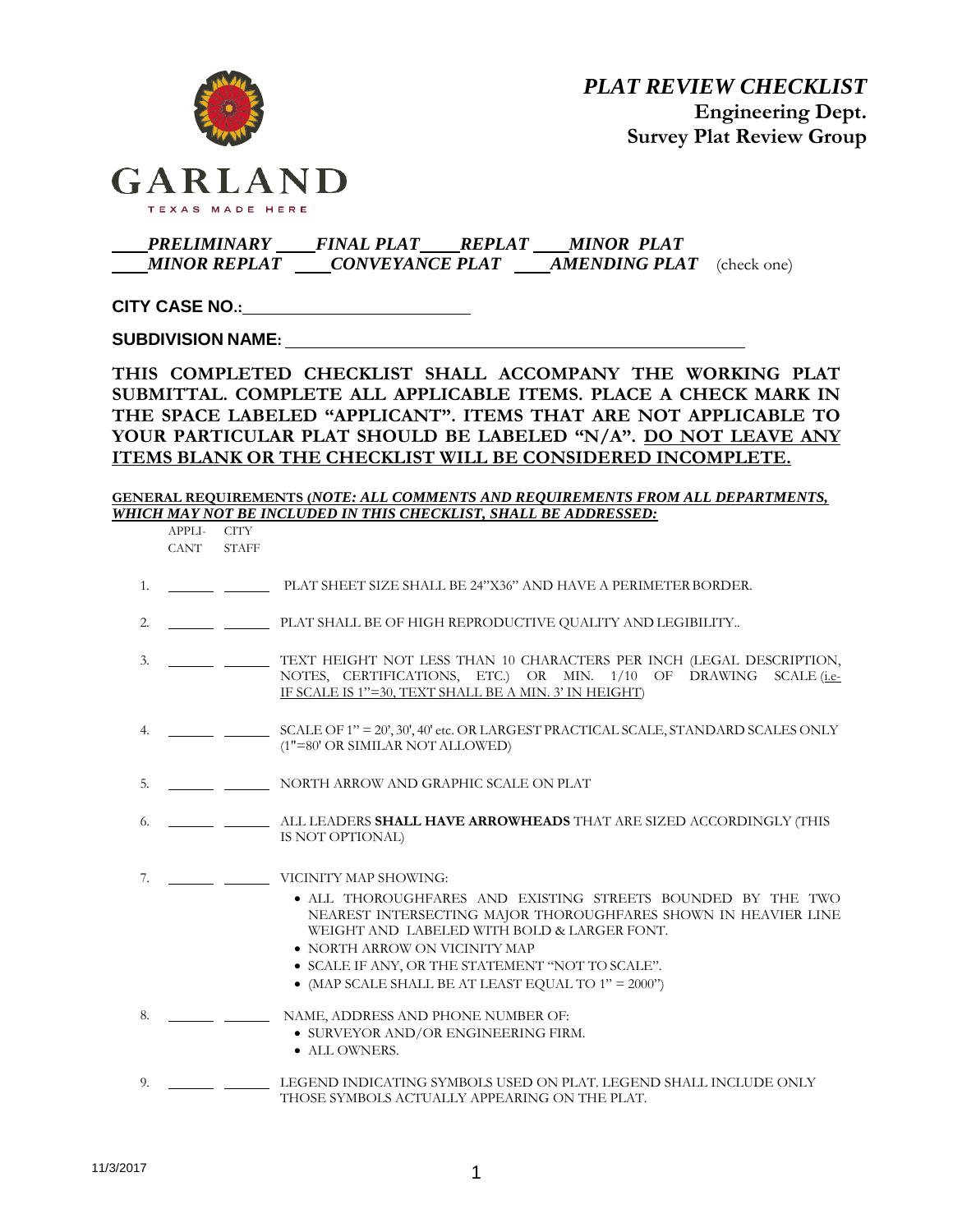10. **DO NOT** SHOW TOPOGRAPHIC FEATURES (i.e. CONTOUR LINES, FLOOD PLAIN, UTILITIES, PARKING AREAS, TREES, SHRUBS, FENCES, PAVING, BUILDING AND STRUCTURES, ETC. **(ENG. DEPT. MAY REQUIRE A SEPARATE SHEET SHOWING THESE ITEMS IF A DRAINAGE AREA MAP IS NOT INCLUDED WITH THE CIVIL ENGINEERING PLAN SET SUBMITTED FOR REVIEW).**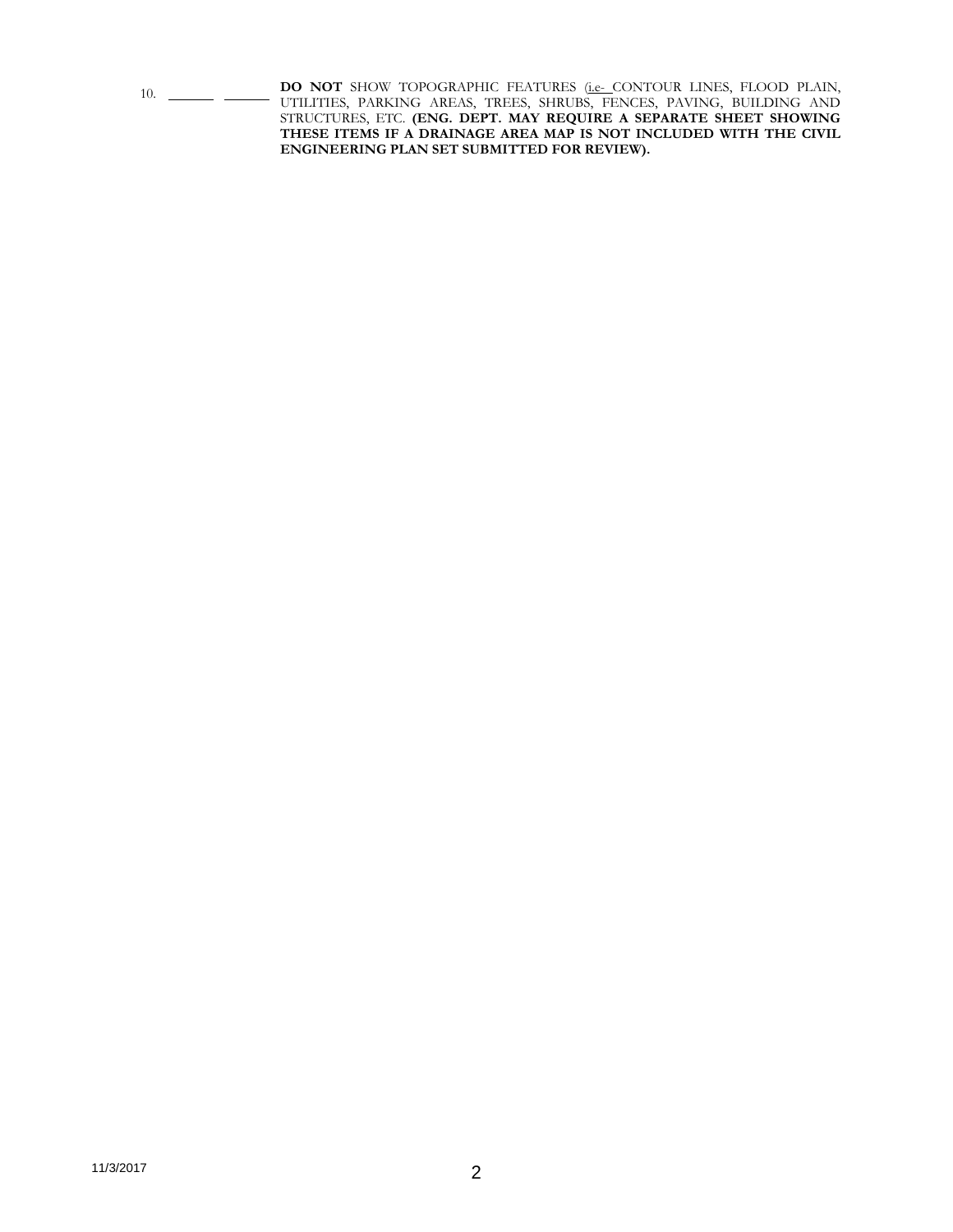# **GENERAL NOTES**

| 11. | IF PROPERTY IS AT A STREET OR ALLEY INTERSECTION, ADD AS A GENERAL<br>NOTE:                                                                                                                                                                                                                                                                                                                                                                                                                                                                                                                         |
|-----|-----------------------------------------------------------------------------------------------------------------------------------------------------------------------------------------------------------------------------------------------------------------------------------------------------------------------------------------------------------------------------------------------------------------------------------------------------------------------------------------------------------------------------------------------------------------------------------------------------|
|     | "PROPERTY OWNERS OF CORNER LOTS SHALL MAINTAIN SIGHT<br>VISIBILTY TRIANGLES IN ACCORDANCE WITH CHAPTER EIGHT OF THE<br>TECHNICAL STANDARDS MANUAL OF THE CITY OF GARLAND. TEXAS."                                                                                                                                                                                                                                                                                                                                                                                                                   |
| 12. | ALL CONVEYANCE PLATS SHALL BEAR THE FOLLOWING NOTE ON ALL SHEETS:                                                                                                                                                                                                                                                                                                                                                                                                                                                                                                                                   |
|     | "THIS PLAT IS A CONVEYANCE PLAT ONLY, AND IS APPROVED SOLELY<br>FOR THE PURPOSE OF DEFINING LOTS AND OTHER INTERESTS IN THE<br>LAND DESCRIBED HEREIN. NO BUILDING PERMIT, CERTIFICATE OF<br>OCCUPANCY, OR OTHER DEVELOPMENT APPROVAL SHALL BE ISSUED<br>OR IS HEREBY INTENDED, NOR SHALL PERMANENT PUBLIC UTILITY<br>SERVICE BE PROVIDED TO ANY LOT DESCRIBED ON THIS CONVEYANCE<br>PLAT UNTIL A FINAL PLAT IS APPROVED, FILED OF RECORD, AND THE<br>PUBLIC IMPROVEMENTS SHOWN THEREON HAVE BEEN ACCEPTED IN<br>ACCORDANCE WITH THE PROVISIONS OF THE ORDINANCES OF THE<br>CITY OF GARLAND, TEXAS." |
| 13. | ALL REPLATS (NOT NEW PLATS) SHALL BEAR A PURPOSE OF REPLAT STATEMENT ON<br>ALL SHEETS THAT IS GENERAL IN NATURE, EXAMPLE:                                                                                                                                                                                                                                                                                                                                                                                                                                                                           |
|     | "THE PURPOSE OF THIS REPLAT IS TO CREATE TWO ADDITIONAL LOTS<br>FOR DEVELOPMENT OF STORAGE FACILITY AND ADD ADDITIONAL<br>UTILITY EASEMENTS."                                                                                                                                                                                                                                                                                                                                                                                                                                                       |
| 14. | ALL PLATS SHALL NOTE WHAT TYPE OF MONUMENTATION IS SET AT ALL LOT<br>CORNERS THROUGHOUT THE ENTIRE SUBDIVISION, TO INCLUDE SIZE, TYPE OF<br>MATERIAL, CAP COLOR & TEXT STAMPED THEREON. EXAMPLE:                                                                                                                                                                                                                                                                                                                                                                                                    |
|     | "EACH LOT CORNER IS MONUMENTED BY A 5/8" IRON ROD WITH<br>YELLOW PLASTIC CAP STAMPED RPLS 7777' UNLESS DENOTED<br>OTHERWISE"                                                                                                                                                                                                                                                                                                                                                                                                                                                                        |
|     | THIS NOTE IS IN ADDITION TO THE MONUMENTATION DESCRIPTION(S)<br>FOR THE BOUNDARY REQUIRED IN CHECKLIST ITEM #31.                                                                                                                                                                                                                                                                                                                                                                                                                                                                                    |
| 15. | ALL PLATS SHALL BEAR THE FOLLOWING NOTE:                                                                                                                                                                                                                                                                                                                                                                                                                                                                                                                                                            |
|     | "SELLING A PORTION OF THIS ADDITION BY METES AND BOUNDS IS A<br>VIOLATION OF THE CITY OF GARLAND DEVELOPMENT CODE AND IS<br>SUBJECT TO WITHHOLDING OF UTILITIES AND BUILDING PERMITS."                                                                                                                                                                                                                                                                                                                                                                                                              |
| 16. | ALL PLATS INVOLVING A HOME OWNER'S ASSOCIATION SHALL BEAR THE<br>FOLLOWING AS GENERAL NOTE:                                                                                                                                                                                                                                                                                                                                                                                                                                                                                                         |
|     | "ANY AND ALL MAINTENANCE OF HOA COMMON AREAS, HOA LOTS,<br>PRIVATE EASEMENTS, SCREEN WALLS, SCREEN WALL EASEMENTS<br>AND WALL MAINTENANCE EASEMENTS IS THE RESPONSIBILITY OF                                                                                                                                                                                                                                                                                                                                                                                                                        |

*THE HOME OWNERS ASSOCIATION, ITS SUCCESSORS, OR ASSIGNS."*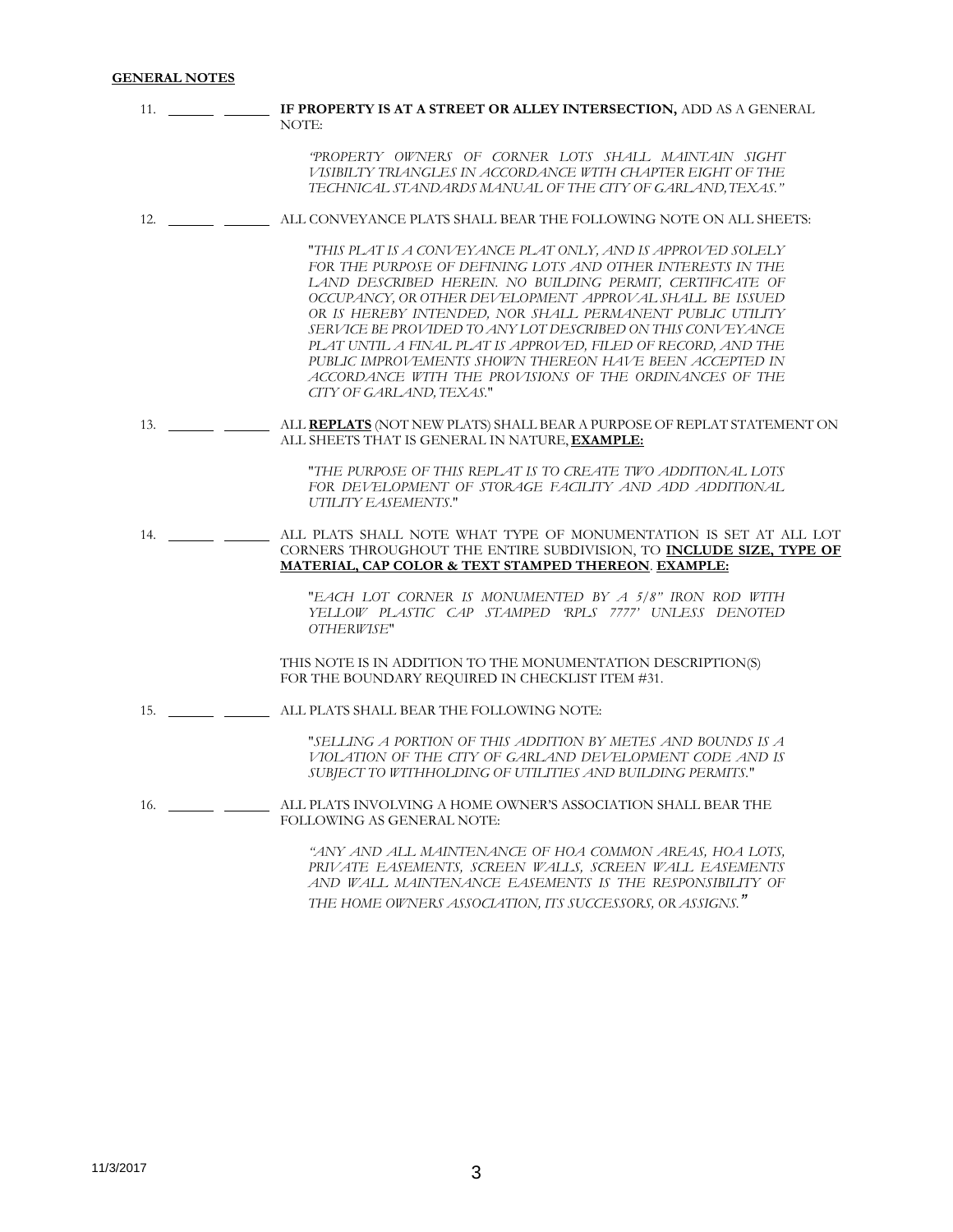### **BOUNDARY REQUIREMENTS**

- 17. BOUNDARY DRAWING BEARINGS & DIMENSIONS (all being consistent in placement along or straddling boundary lines) SHALL AGREE WITH LEGAL DESCRIPTION BEARINGS & DIMENSIONS - INCLUDING:
	- POINT OF COMMENCING (IF APPLICABLE)
	- POINT OF BEGINNING
	- BEARINGS & DISTANCES (note record vs. measured as necessary)
	- $\bullet$  CURVE DATA TO INCLUDE:
		- a. DIRECTION TO THE RIGHT OR LEFT
		- b. DELTA ANGLE
		- c. RADIUS
		- d. CHORD BEARING FROM THE BEGINNING OF THE CURVE
		- e. CHORD LENGTH
		- f. ARC LENGTH
		- g. WHETHER CURVE IS TANGENT OR NON-TANGENT
- 18. BOUNDARY OF AREA BEING PLATTED SHOULD BE OUTLINED WITH A **HEAVY**, **SOLID, CONTINUOUS BOLD LINE TYPE (do not use phantom or other line type)**; ALL OTHER LOT LINES (*LIGHTER WEIGHT THAN BOUNDARY-CONTINOUS LINE TYPE*), AND ADJOINING PROPERTY (*LIGHTER WEIGHT THAN LOT LINES-CONTINOUS LINE TYPE)*) SHOULD BE A SOLID THIN LINE. IN OTHER WORDS, **THERE SHALL BE THREE LINE WEIGHTS**, WITH YOUR BOUNDARY BEING THE HEAVIEST, THE INTERIOR LOT LINES BEING LIGHTER AND NEXT HEAVIEST, AND ALL ADJOINERS AND EASEMENT LINES BEING THE LIGHTEST AND LEAST HEAVY;
	- 1) BOUNDARY
	- 2) INTERIOR LOT LINES
	- 3) ADJOINERS / EASEMENTS
- 19. PLAT BOUNDARY LINES SHALL BE PUNCTUATED ONLY WITH OPEN CIRCLES (OR OTHER SYMBOL DENOTED IN LEGEND) AT THE ANGLE POINTS AND POINTS OF CURVATURE, **WITH BOUNDARY LINES TRIMMED OUT OF THE CIRCLES**. CIRCLES OR OTHER CORNER SYMBOLS SHALL NOT BE PLACED BREAKING SUCH BOUNDARY LINES AT THE POINTS WHERE THEY ARE INTERSECTED BY ADJOINING TRACT LINES. IF SUCH POINTS ARE MARKED WITH PHYSICAL OBJECTS, NOTE THE CHARACTER OF THE MONUMENT IN TEXT WITH AN ARROW TO THE LOCATION (TO AVOID ANY AMBIGUITY AS TO THE TERMINUS OF THE ANNOTATED BOUNDARY).
- 20. LABEL EACH LOT & BLOCK WITH NUMBERS ONLY, **NO ALPHA CHARACTERS ALLOWED** (unless as part of a replat, i.e.- LOT 1R, BLOCK A)
- 21. LABEL AREA (**SQUARE FOOTAGE AND ACREAGE**) OF EACH LOT, CENTERED ON LOT (UNDER THE LOT/BLOCK NUMBER) OR IN TABLE. **ACREAGE SHALL BE REPORTED TO THE THIRD DECIMAL PLACE, NO EXCEPTIONS.**
- 22. LABEL EXISTING PLATS/ADDITIONS WITHIN YOUR BOUNDARY **(USE DOT FONT)** WITH VOLUME, PAGE, OR COUNTY CLERK INST No., AND SOURCE OF RECORD (O.P.R.D.C.T, D.R.D.C.T, D.R.C.C.T. OR OTHER CONTIGUOUS COUNTIES WITHIN GARLAND CITY LIMITS)
- 23. IDENTIFY OLD LOT LINES OR TRACT LINES (WITHIN YOUR PLAT BOUNDARY) WITH A **DOTTED LINE (NOT DASHED)** AND GHOST IN **(USE DOT FONT)** OLD LOT NUMBERS, TRACT NUMBERS, ETC.
- 24. STATE A BASIS OF BEARING FOR PLAT ON *DRAWING* (**even if stated in legal**) THAT CONFORMS TO T.B.P.L.S. RULE 663.19(c) (see Rule below sample statement):

### (**SAMPLE STATEMENT**)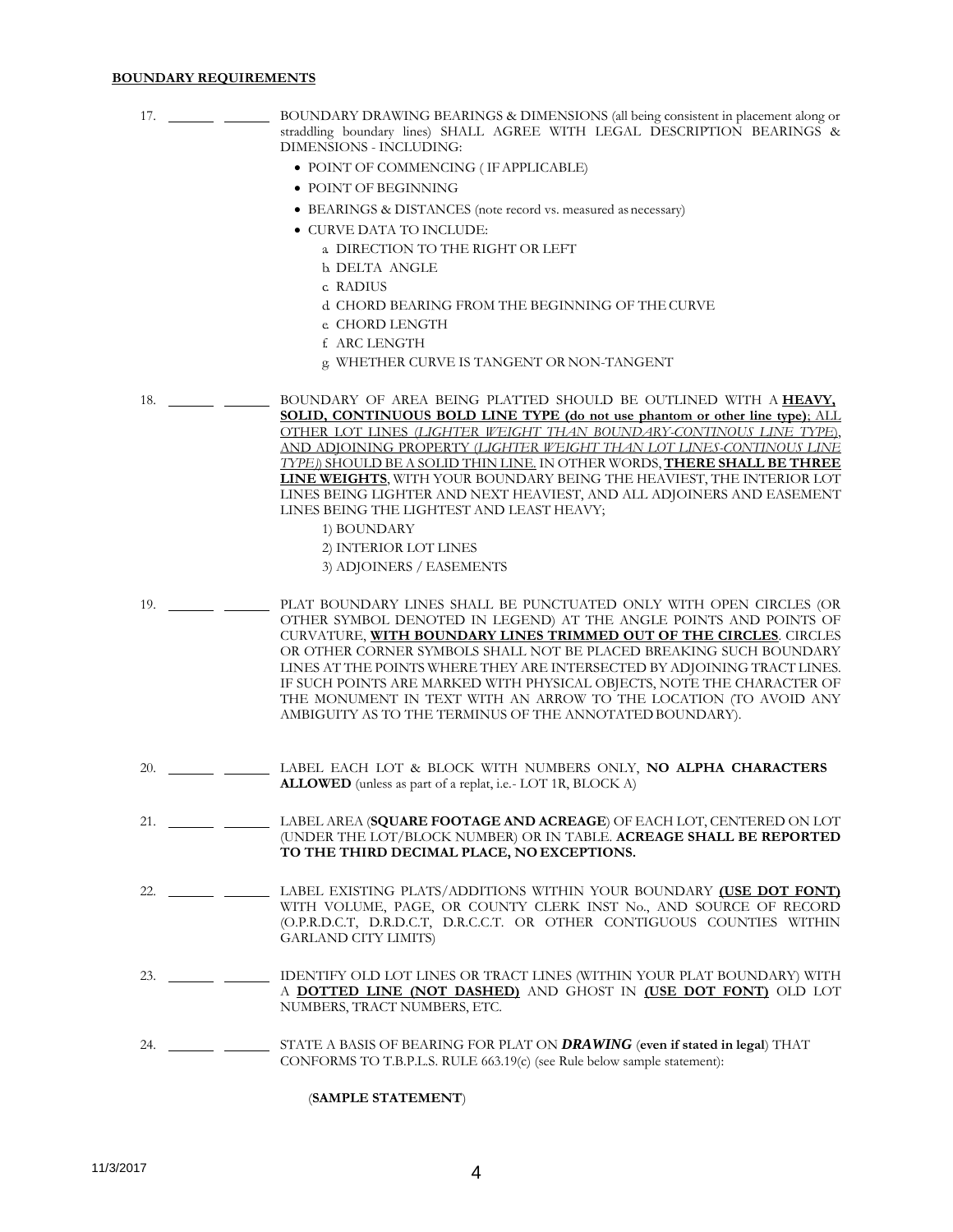*BASIS OF BEARING IS THE NORTH LINE OF MILLER ROAD (INSERT RECORDED BEARING, I.E. BEING NORTH 00 DEGREES 00 MINUTES 00 SECONDS EAST) AS RECORDED IN VOLUME 88327, PAGE 0235, DEED RECORDS OF DALLAS COUNTY, TEXAS.*

**\*\*IF GPS OBSERVATIONS ARE USED FORBASIS OF BEARINGS, SEE EXAMPLE BELOW IN ITEM No. 24.**

**Per T.B.P.L.S.: §663.19. Survey Drawing/Written /Description/Report. (c)** *Courses shall be referenced by notation upon the survey drawing to an identifiable and monumented line or an established geodetic system for directional control.*

25. IDENTIFY STATE PLANE COORDINATES (**referenced properly as codified in the Texas Natural Resources Code as** *TEXAS COORDINATE SYSTEM OF 1983, NORTH CENTRAL ZONE (4202)*) ON AT LEAST TWO CORNERS OF THE BOUNDARY INCLUDING METADATA. **STATE PLANE COORDINATES ARE NOT SCALED, FOR ANY REASON, AT ANY TIME.** IF THE COORDINATES ARE OBTAINED INDEPENDENT OF THE CITY'S GEODETIC CONTROL, VIA OPUS, STATIC POST-PROCESSED, OR VRS/RTK METHODS, **STATE SO**, OR LIST AT LEAST TWO CITY GPS/GEODETIC CONTROL MONUMENTS TIED TO AND THEIR COORDINATES AND METADATA (i.e.-City of Garland 2002 Datum), AND LIST METHOD OF TIE (conventional, rtk, static, etc).

#### **EXAMPLE METADATA STATEMENT**

## **(DO NOT COPY THE NUMERIC VALUES IN THIS EXAMPLE):**

*COORDINATES (*INSERT "AND BEARINGS" HERE IF USED FOR BASIS OF BEARINGS*) SHOWN HEREON ARE ON GRID (THE PROJECTION PLANE), ARE NOT SCALED, AND ARE TIED TO THE TEXAS COORDINATE SYSTEM OF 1983 (NAD83(2011) EPOCH 2013), NORTH CENTRAL ZONE (4202)USING CITY OF GARLAND GEODETIC CONTROL MONUMENTS 24 AND 25;*

| GPS24             | GPS25             |
|-------------------|-------------------|
| $N = 7021483.019$ | $N = 7023392672$  |
| $E = 2538741.969$ | $E = 2545208.193$ |
| $Z = 554.14$      | $Z = 526.18$      |

26. \_\_\_\_\_\_\_\_ SUBMIT A GEOMETRIC CLOSURE FOR THE BOUNDARY OF THE AREA BEING PLATTED. *LABEL WITH PLAT NAME & CITY CASE NUMBER AT TOP*; ALSO INCLUDE CLOSURE SHEET FOR EACH LOT. THIS IS REQUIRED FOR THE FINAL PLAT FILE PRIOR TO CONSIDERATION FOR BEING PLACED ON PLAN COMMISSION AGENDA, ATTACH TO SUBMITTAL:

- **INCLUDE BEARINGS AND DISTANCES**
- $\bullet$  CURVE DATA TO INCLUDE:
	- a. DIRECTION TO THE RIGHT OR LEFT (STATE IF NON-TANGENT)
	- b. DELTA ANGLE
	- c. RADIUS
	- d. CHORD BEARING FROM THE BEGINNING OF THE CURVE
	- e. CHORD LENGTH
	- f. ARC LENGTH
- PRECISION OF BOUNDARY CLOSURE (MINIMUM 1:15000)

### 27. AREA WITHIN 150 FEET OF THE PERIMETER OF PLATTED BOUNDARY (**even if across street or alley**) SHALL BE DETAILED (see example below):

- **SHOW DISTANCES WITHIN 150 FEET ON ADJOINERS FOR LOT OR TRACT LINES, TAKEN FROM DEEDS, PLATS, AND OTHER RECORDRESEARCH.**
- SHOW ADDITION NAME(S)
- PROPERTY OWNER NAME(S) (**if not in a platted subdivision**). **DO NOT SHOW OWNER NAMES IF IN A PLATTED SUBDIVISION**.
- $\bullet$  SHOW LOTS AND BLOCKS, OR TRACTS, LABEL WITH APPROPRIATE NUMBERS
- **ABSTRACT No. & ACREAGE** DESCRIBED IN DEED (IFUNPLATTED)
- SHOW ABSTRACT/SURVEY LINE AND LABEL APPROPRIATELY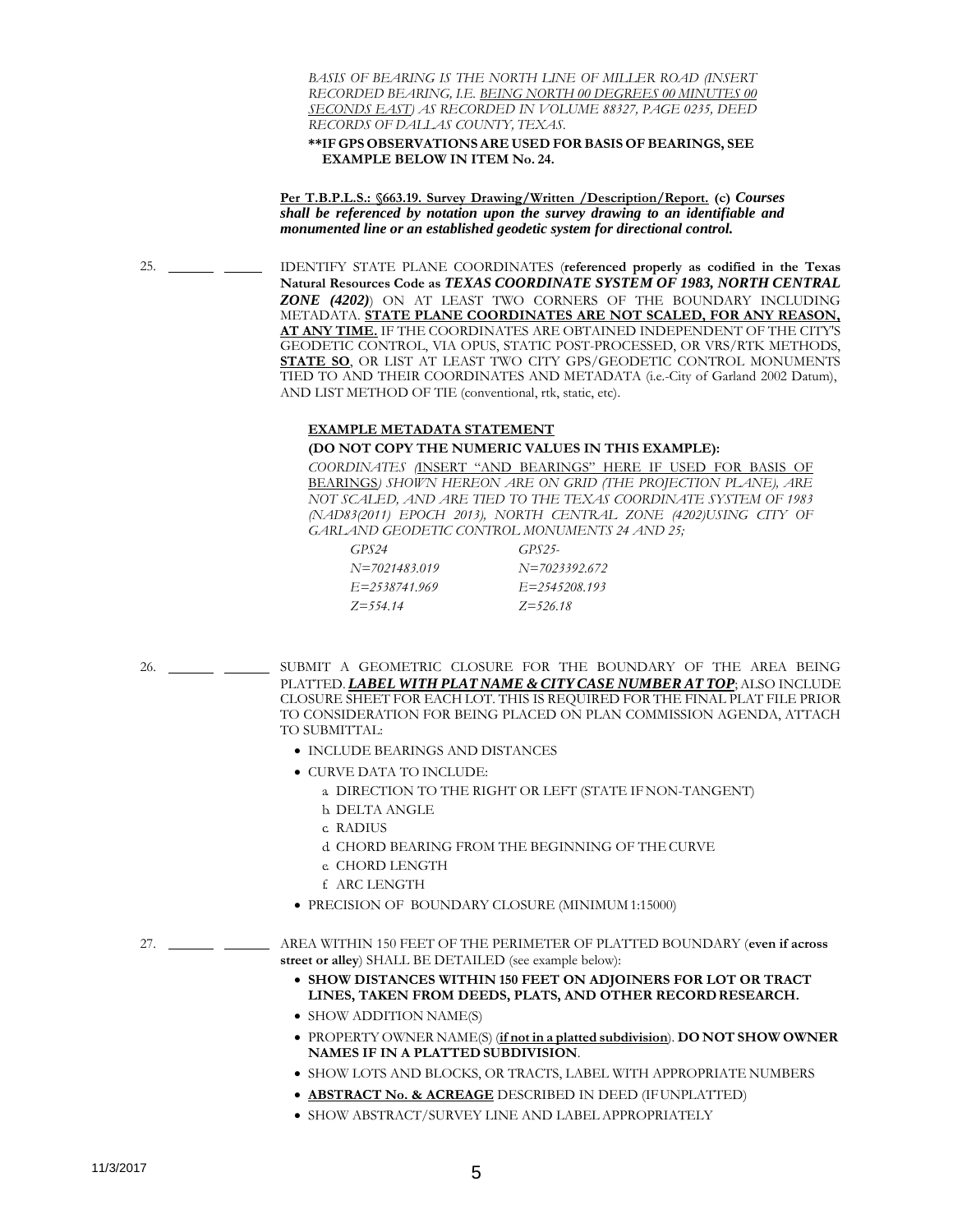- **IF UNPLATTED, LABEL AS UNPLATTED IN PARENTHESES below the abstract No., i.e. – (unplatted)**
- SHOW VOLUME AND PAGE, AND SOURCE OF RECORD (O.P.R.D.C.T., D.R.D.C.T., ETC.).
- SHOW WIDTHS OF STREETS, ALLEYS, AND EXISTING EASEMENTS LEGIBLY. LABEL VOLUME AND PAGE AND SOURCE OF RECORD. ADD DISTANCE TIES ACROSS R.OW. AT VARIABLE WIDTH R.O.W.
- $\bullet$  DO NOT SHOW DALLAS COUNTY APPRAISAL DIST. ACCOUNT NUMBERS
- OTHER PERTINENT DATA

# EXAMPLE ADJOINER CITATION:

# *Abst. 761 (unplatted) Joe Public & Jane Public 3.56 acres C.C. Inst. No. 123456789 O.P.R.D.C.T.*

- 28. GENERALLY, THE STYLE AND TEXT ELEMENTS OF THE PLAT SHALL BE COMMENSURATE WITH THE IMPORTANCE OF PRESENTATION RANK AND BE DETAILED AS FOLLOWS:
	- STREET NAME TEXT SHALL BE LARGER THAN BEARING TEXT
	- ADJOINER TEXT (INCLUDING SUBDIVISIONS) SHALL BE SMALLER AND NOT VISUALLY COMPETE WITH OR EXCEED SUBJECT PLAT TEXT SIZE
	- BLOCK NUMBERS ON SUBJECT PLAT SHALL BE BOLDED WITH TEXT LARGER THAN LOT NUMBERS
	- INTERIOR LOT LINE BEARING/DIST. TEXT SHALL BE SMALLER THAN BOUNDARY BEARING/DIST. TEXT
	- $\bullet$  MONUMENTATION TEXT AT BOUNDARY CORNERS SHALL BE SMALLER THAN BOUNDARY BEARING/DIST., BUT NOT MINISCULE
	- EASEMENT TEXT SIZE SHALL BE APPROPRIATE FOR THE SIZE OF THE EASEMENT
	- ALL TEXT CANNOT BE THE SAME SIZE

29. PROVIDE IMPROVEMENT/AS-BUILT SURVEY OF PROPERTY ON SEPARATE SHEET (SIX (6) 24"x36" HARD COPIES, ONE (1) PDF), SIGNED & SEALED BY SURVEYOR, SHOWING THE FOLLOWING;

- ALL EXISTING STRUCTURES (SHOW SIDE YARD AND SETBACK DIMENSIONS)
- PAVING, DRIVE APPROACHES, PARKING
- VISIBLE CITY INFRASTRUCTURE (including, but not limited to; fire hydrants, curb inlets, grate inlets, elec. transformers, power poles & guys, etc.).
- TOPOGRAPHY IS NOT REQUIRED
- EXISTING BUILDINGS MAY NOT EXTEND ACROSS PROPOSED PROPERTY LINES (PLAT BOUNDARY OR LOT LINES). **IF THE PROPERTY IS VACANT, WITH NO STRUCTURES, IMPROVEMENTS, OR CITY INFRASTRUCTURE, PROVIDE** A LETTER FROM THE SURVEYOR STATING THAT TO THE BEST OF HIS/HER KNOWLEDGE, NO ON-SITE STRUCTURES OR IMPROVEMENTS EXIST ON THE PROPERTY.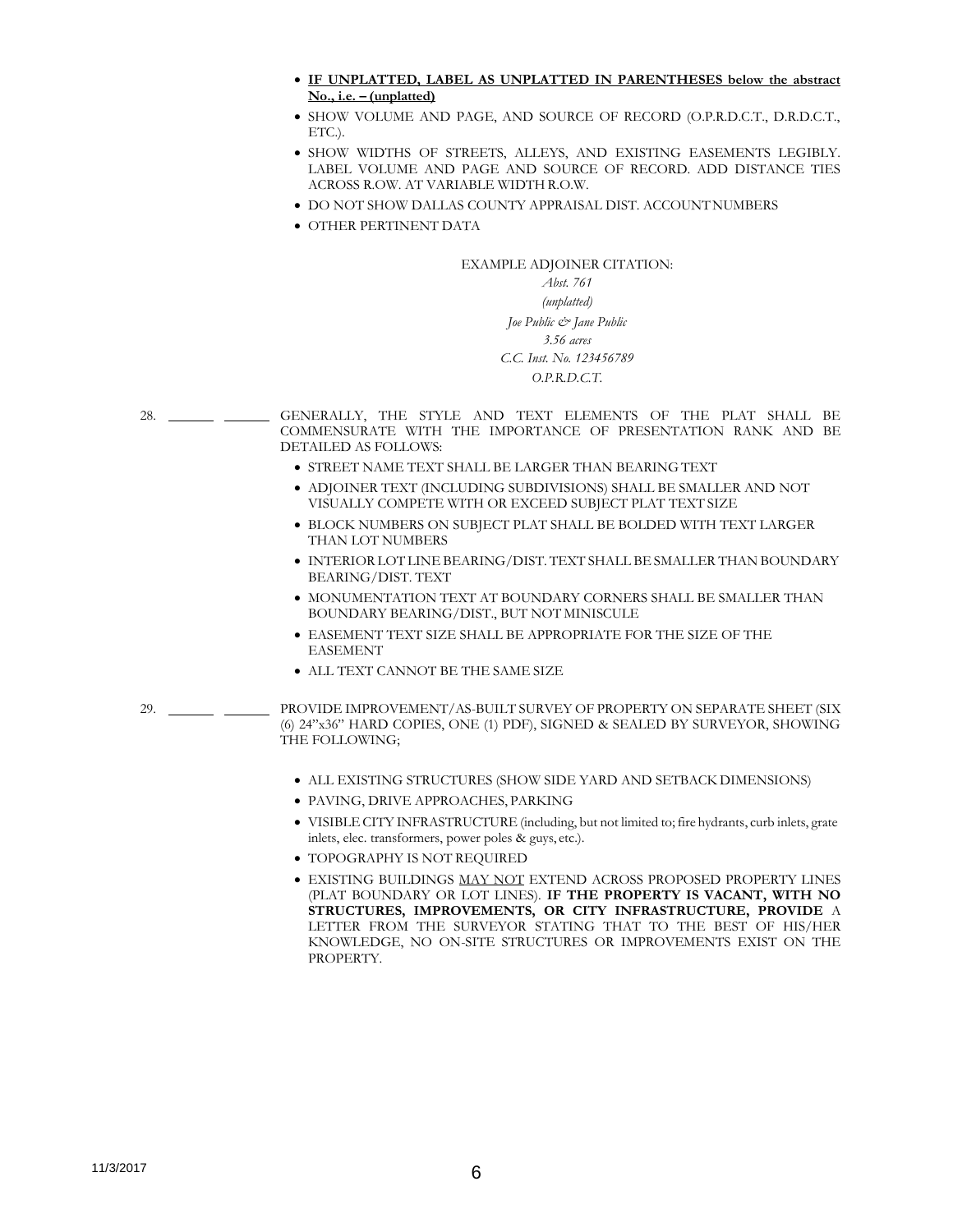### **MONUMENTATION REQUIREMENTS**

- 30. COMPLIANCE WITH MONUMENTATION STANDARDS AS SET FORTH IN Div. 12, Section 3.92, CITY OF GARLAND DEVELOPMENT CODE, INCLUDING SPECIFICATIONS SET FORTH BY CITY SURVEYOR. **ALL SUBDIVISIONS SHALL HAVE A MINIMUM OF TWO (2) STANDARD SUBDIVISION MONUMENTS SET ON BOUNDARY (WITH STATE PLANE COORDINATES & METADATA STATEMENT) OR ALTERNATE LOCATION APPROVED BY THE CITY SURVEYOR (972-205-2157 – [gbreysac@garlandtx.gov\)](mailto:gbreysac@garlandtx.gov).** *WHEN PLACING DESCRIPTION OF SUBDIVISION MONUMENTS ON DRAWING AND IN LEGAL DESCRIPTION, DESCRIBE IN FULL***. i.e.- 5/8" iron rod with 3-1/4" aluminum disc stamped "SMITH ESTATES-2007" set.** PERIMETER OF PLATTED BOUNDARY - AT ALL ANGLE POINTS, POINTS OF CURVE, AND POINTS OF TANGENCY - MIN. THREE INCH (3") METALLIC CAP DISK ATTACHED TO METAL PIPE OR ROD AND IMPRINTED WITH INSCRIPTIONS SHOWN IN THE CITY'S *TECHNICAL STANDARDS MANUAL* BLOCK CORNERS - MIN. TWO INCH (2") METALLIC CAP ATTACHED TO METAL PIPE OR ROD AND IMPRINTED WITH "RPLS" OR "FIRM" AND APPROPRIATE REGISTRATION NUMBER OF THE SURVEYOR OR FIRM LOT CORNERS – MIN. FIVE-EIGHTHS (5/8") INCH DIAMETER METAL PIPE OR ROD WITH CAP IMPRINTED WITH "RPLS" OR "FIRM" AND APPROPRIATE REGISTRATION NUMBER OF THE SURVEYOR OR FIRM
- 31. ALL MONUMENTATION SHALL BE LABELED AND DESCRIBED IN FULL ON **DRAWING** AND LEGAL DESCRIPTION, i.e- 5/8" IRON ROD WITH YELLOW PLASTIC CAP *STAMPED "RPLS 7777" FOUND FOR CORNER* (LEGEND MAY BE USED TO COMPLY WITH THE DRAWING PORTION OF THE REQUIREMENT). *WHEN PLACING DESCRIPTION OF SUBDIVISION MONUMENTS ON DRAWING AND IN LEGAL DESCRIPTION, DESCRIBEIN FULL,* **i.e.- 5/8" iron rod with 3-1/4" aluminum disc stamped "SMITH ESTATES-2007" set.**
- 32. LABEL AT LEAST TWO FOUND CONTROLLING MONUMENTS ON PLAT THAT ARE RELATED TO CORNERS OF RECORD DIGNITY. MONUMENTATION THAT IS TO BE SET OR IS NOT DESCRIBED BY RECORD DOCUMENTS DOES NOT MEET OR SATISFY THE TEXAS BOARD OF PROFESSIONAL LAND SURVEYING RULE(S).

# MONUMENTATION SHALL BE FLAGGED AND READY FOR FIELD INSPECTION UPON DATE OF FIRST SUBMITTAL.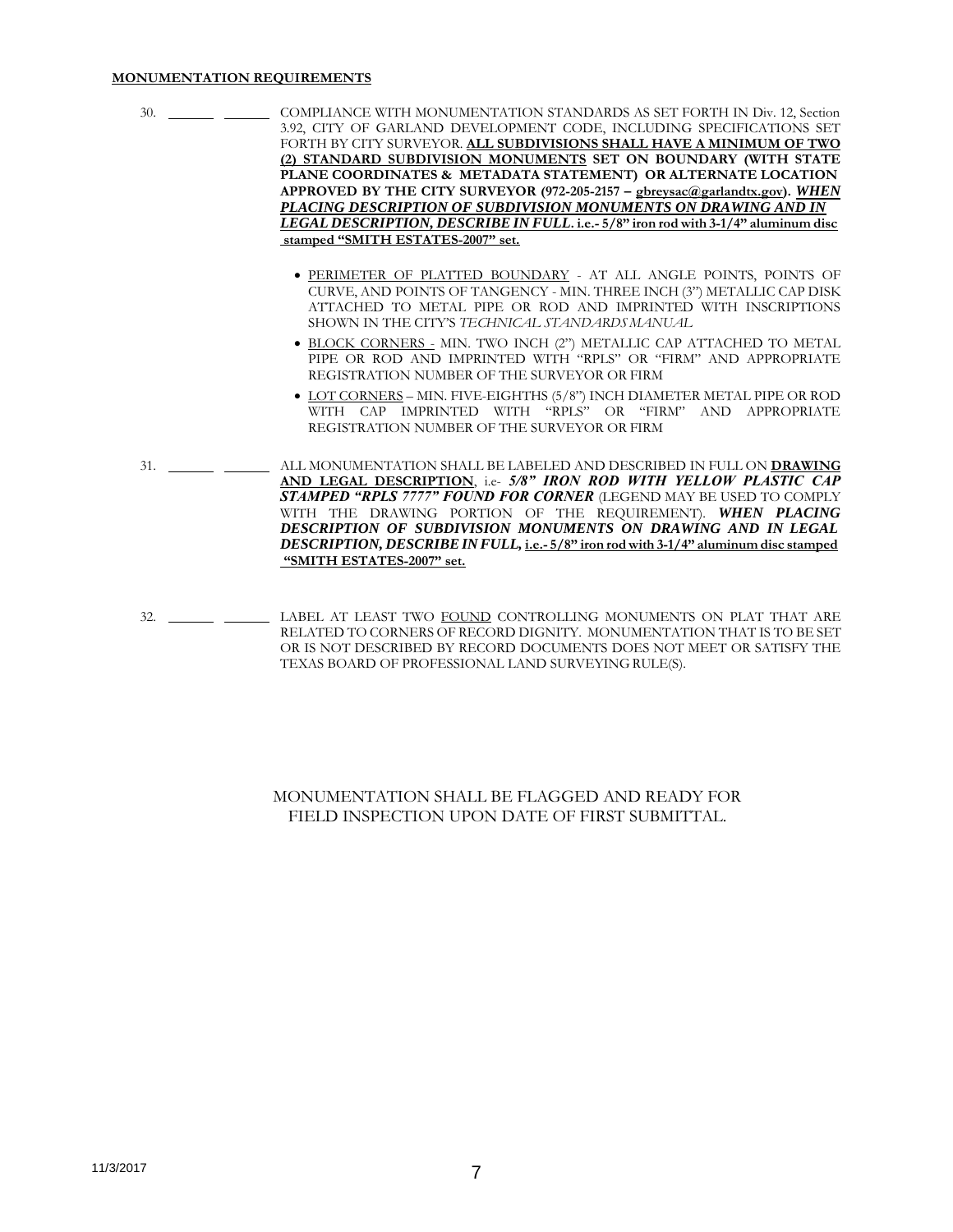# **EASEMENT REQUIREMENTS**

| 33. | LABEL & DIMENSION EXISTING EASEMENTS AS MUCH AS POSSIBLE:                                                                                                                                                                                                                                                                                                                                                                         |
|-----|-----------------------------------------------------------------------------------------------------------------------------------------------------------------------------------------------------------------------------------------------------------------------------------------------------------------------------------------------------------------------------------------------------------------------------------|
|     | • LABEL TYPE OF EASEMENT, LABEL VOLUME AND PAGE OR COUNTY CLERK FILE<br>No., AND LABEL EASEMENT RECORDING DATA (D.R.D.C.T., ETC.). AT A MINIMUM,<br>TIE ESMT. TO BOUNDARY AT ITS' ENTRANCE & EXIT. EASEMENTS MUST BE<br>LOCATABLE. USE ENLARGED DETAIL AS NECESSARY OR AS DIRECTED BY CITY<br>STAFF.                                                                                                                              |
| 34. | EASEMENTS CREATED BY THIS PLAT SHALL BE: LABELED AS TO TYPE;<br>o Pedestrian Easement<br>o City Utility Easement<br>o Public Utility Easement<br>o Pedestrian Easement & Public<br>Utility                                                                                                                                                                                                                                        |
|     | Easement, Pedestrian and Bike Trail<br>o Drainage Easement<br>Easement<br>o Detention Easement<br>o Street Easement<br>o Access Easement                                                                                                                                                                                                                                                                                          |
|     | o Visibility, Access and Maintenance Easement                                                                                                                                                                                                                                                                                                                                                                                     |
|     | • LOCATED WITH BEARINGS AND DISTANCES                                                                                                                                                                                                                                                                                                                                                                                             |
|     | • <b>SHALL BE LABELED "BY THIS PLAT"</b> . IF GRAPHICALLY LIMITED BY SPACE, A<br>NOTE MAY BE PLACED ON THE PLAT STATING "ALL EASEMENTS SHOWN<br>HEREON ARE DEDICATED BY THIS PLAT UNLESS SPECIFICALLY NOTED<br>OTHERWISE BY INSTRUMENT RECORDING INFORMATION". IF DEDICATED BY<br>SEPARATE INSTRUMENT SHOW VOLUME AND PAGE/COUNTY CLERK<br>INSTRUMENT NUMBER(S) AND SOURCE OF RECORD (i.e.-O.P.R.D.C.T., D.R.D.C.T.,<br>$etc.$ ). |
|     | • LOCATABLE; USE ENLARGED DETAIL AS NECESSARY OR AS DIRECTED BY<br><b>CITY STAFF.</b>                                                                                                                                                                                                                                                                                                                                             |
| 35. | ALL EASEMENT COMMENTS (IF ANY) FROM CIVIL ENGINEERING PLAN SET REVIEW<br>SHALL BE INCORPORATED AND SHOWN ON PLAT.                                                                                                                                                                                                                                                                                                                 |
| 36. | ALL EASEMENTS SHALL BE SHOWN AS A DASHED LINETYPE. WHERE SEVERAL<br>EASEMENTS ARE PARALLEL OR OTHERWISE INDISTINGUISHABLE, USE<br>SMALLER/LARGER SCALE ON LINETYPES FOR EACH.                                                                                                                                                                                                                                                     |
| 37. | ALL ON-SITE OR OFF-SITE EASEMENTS BY SEPARATE INSTRUMENT THAT ARE<br>REQUIRED FOR DEVELOPMENT SHALL BE SHOWN ALONG WITH VOLUME AND<br>PAGE/COUNTY CLERK INST. NUMBER(S) OF RECORDING AND A COPY PROVIDED<br>TO THE ENGINEERING DEPARTMENT. THE PLAT WILL NOT BE APPROVED<br>WITHOUT THIS INFORMATION.                                                                                                                             |
| 38. | AREAS TO BE ABANDONED BY SEPARATE INSTRUMENT WITHIN THE PLATTED<br>AREA SHALL BE PROCESSED BY SEPARATE DOCUMENT (ABANDONMENT<br>APPLICATION, CITY COUNCIL APPROVAL, & ABANDONMENT INSTRUMENT) AND<br>RECORDING DATA AND ORDINANCE/RESOLUTION NUMBERS SHALL BE NOTED<br>ON PLAT PRIOR TO APPROVAL.                                                                                                                                 |
| 39. | IF APPLICABLE, LABEL ABANDONED EASEMENTS, RIGHT-OF-WAYS, ALLEYS, ETC.,<br>ABANDONED SINCE LAST PLAT OF AREA, TO INCLUDE:                                                                                                                                                                                                                                                                                                          |
|     | • CITY ORDINANCE NUMBER AND COUNTY CLERK RECORDING DATA, SHALL BE<br><b>SHOWN PRIOR TO APPROVAL</b>                                                                                                                                                                                                                                                                                                                               |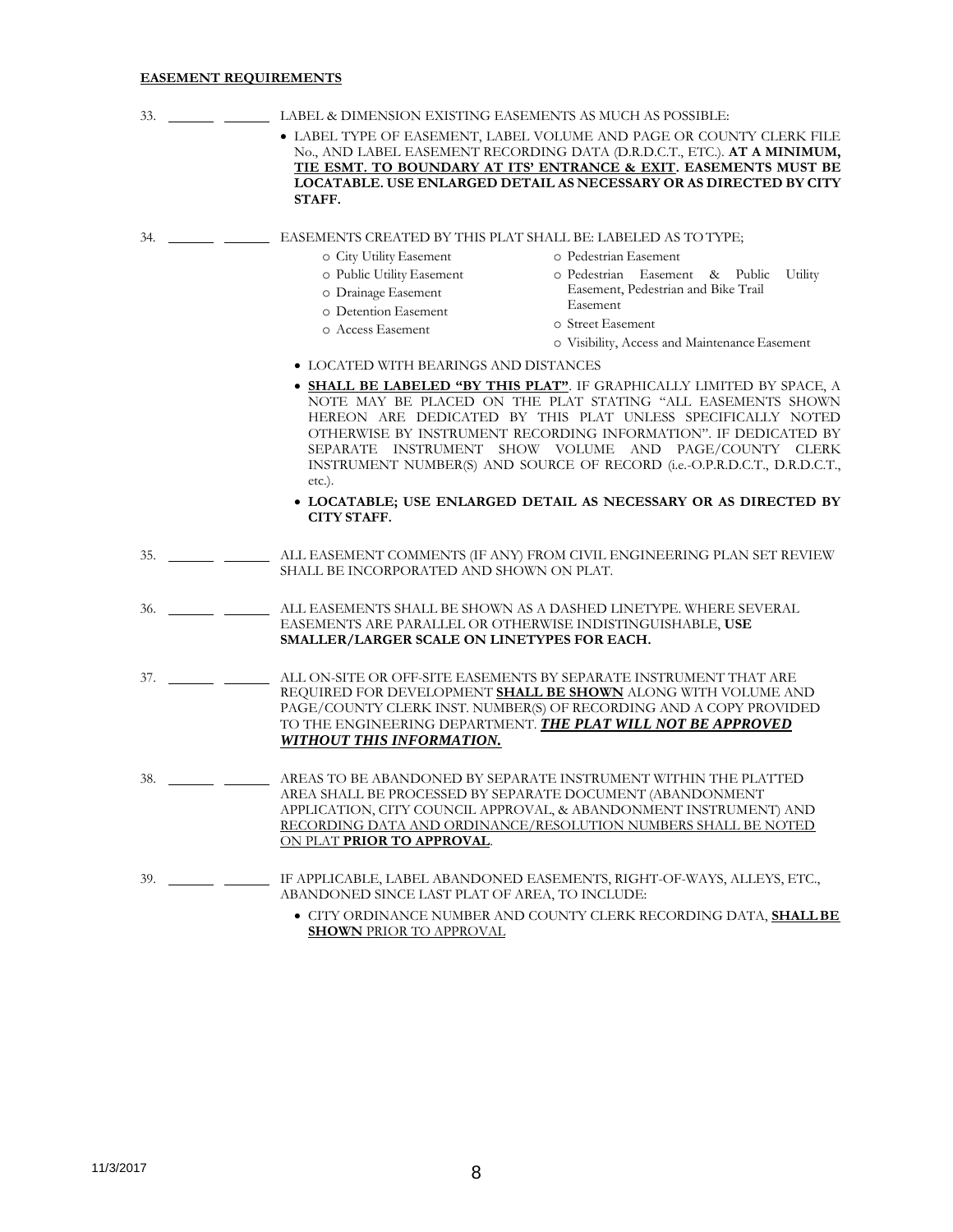| TITLE BLOCK (USE THE FOLLOWING SEQUENCE FOR LAYOUT; 1-6)<br>40. |  |
|-----------------------------------------------------------------|--|
|-----------------------------------------------------------------|--|

- LOCATED AT LOWER RIGHT HAND CORNER
- (1) FOR FINAL PLAT, CHANGE TITLE FROM PRELIMINARY PLAT TO **FINALPLAT**
- FOR CONVEYANCE PLATS, MINOR PLATS, AMENDING PLATS, VACATION PLATS, HEADING IN TITLE BLOCK SHOULD BE LABELED **AS SUCH**
- (2) **ADDITION NAME** (section no., or installment no. if needed). **THIS TEXT SHOULD STAND OUT OR BE LARGER THAN ANY OTHER IN THE TITLE BLOCK**. THERE CAN BE NO DUPLICATION OF (OR CLOSELY SIMILAR TO) ANY EXISTING SUBDIVISION NAME. **ADDITION NAMES CANNOT BEGIN WITH THE WORDS "THE" OR "REPLAT" OR A NUMBER** (i.e.- THE DUCK CREEK ADDITION, REPLAT OF DUCK CREEK ADDITION, OR 2116 DUCK CREEKADDITION)
- (3) **LOT 000** (a number), **BLOCK 0000** (a number), (i.e.- LOTS 1-12, BLOCK 1). REFERENCE SOURCE (IF APPLICABLE; i.e.- REPLAT OF LOT 00, BLOCK 000, OF THE SNARLEY ADDITION) *USE SMALLER/LIGHTER WEIGHT FONT THAN PLAT NAME*
- (4) **SURVEY AND ABSTRACT NO.** (i.e.-JAMES WINSLOW SURVEY, ABSTRACT NO. 000)
- (5) **CITY OF GARLAND, DALLAS COUNTY, TEXAS** (OR APPROPRIATE COUNTY), SHALL BE ON PLAT
- (6) **CITY CASE NUMBER** (ISSUED WITH SUBDIVISION APPLICATION, I.E.050714-1).

FINAL PLAT

# **DUCK CREEK NO. 3 ADDITION**

LOTS 1-185, BLOCK 1 REASON CRIST SURVEY, ABSTRACT NO. 153 CITY OF GARLAND, DALLAS COUNTY, TEXAS CITY CASE NO. 111111-1

> *or* FINAL PLAT

### **OAKWOOD ESTATES**

LOTS 1,2,3 BLOCK 1 A REPLAT OF LOTS 4, 5, 6, BLOCK 7 OF GLENWOOD HEIGHTS NO. 2 REASON CRIST SURVEY, ABSTRACT NO. 153 CITY OF GARLAND, DALLAS COUNTY, TEXAS CITY CASE NO. 222222-2

> *or* REPLAT

## **GARLAND ACRES SECOND REPLAT**

LOTS 3R & 4, BLOCK 1 A REPLAT OF LOTS 2 & 3,, BLOCK 1 OF GARLAND ACRES REPLAT JOHN LITTLE SURVEY, ABSTRACT NO. 761 CITY OF GARLAND, DALLAS COUNTY, TEXAS CITY CASE NO. 333333-3

41. **ORDER OF LEGAL ELEMENTS SHALL BE FROM TOP OF THE SHEET TO THE BOTTOM, READING FROM LEFT TO RIGHT (if more than one column) AS FOLLOWS, UNLESS CITY STAFF ALTERNATE ORDER IS APPROVED:**

- 1. OWNER'S CERTIFICATE INCLUDING METES & BOUNDSDESCRIPTION
- 2. OWNER'S DEDICATION INCLUDING OWNER'S SIGNATURE BLOCK
- 3. OWNER'S NOTARY ACKNOWLEDGMENT(S)
- 4. SURVEYOR'S STATEMENT
- 5. SURVEYOR'S NOTARY ACKNOWLEDGMENT
- 6. PLAN COMMISSION SIGNATURE BLOCK INCLUDING 180 DAY FILING **STATEMENT**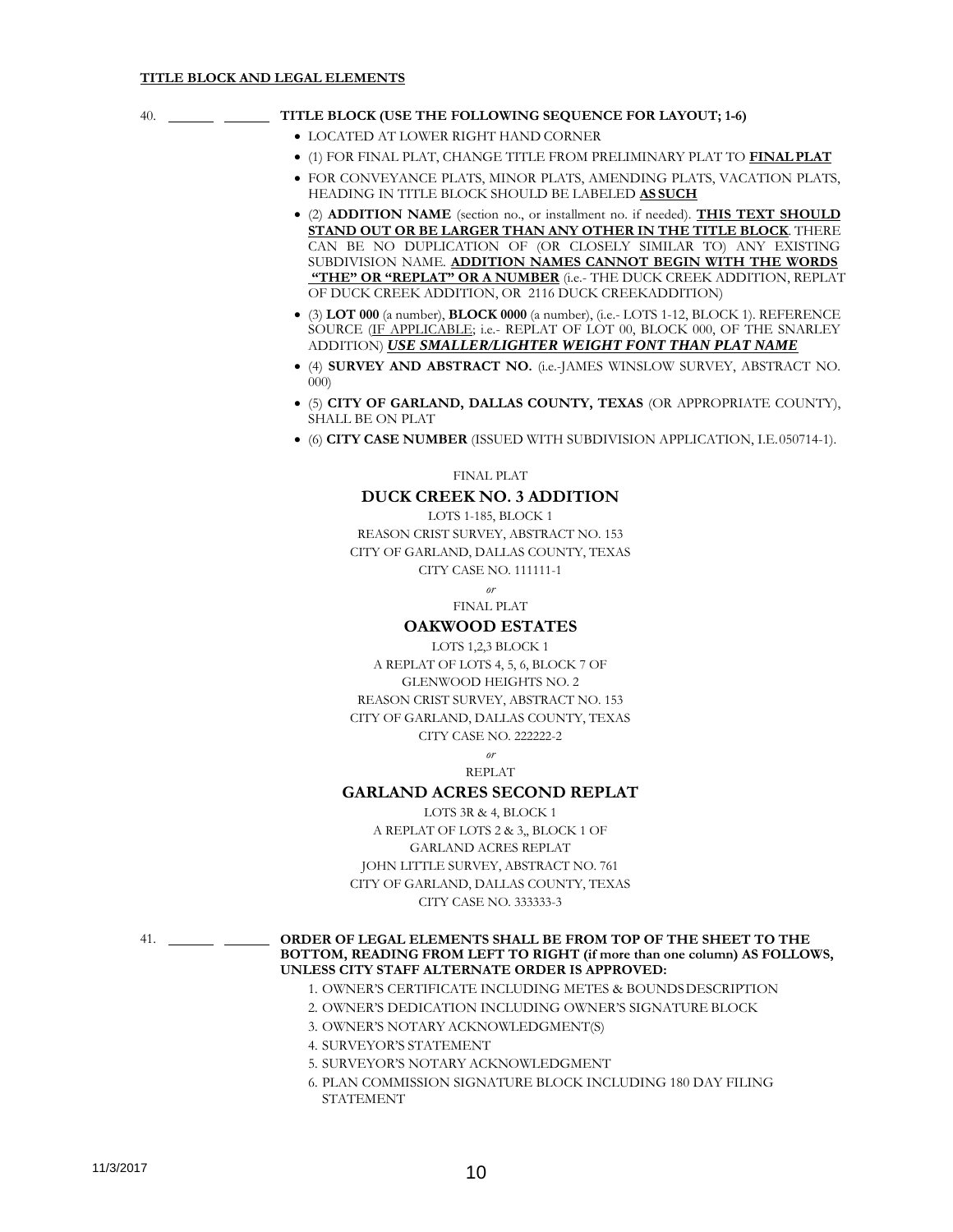| 42. | <b>OWNER'S CERTIFICATE (CENTER &amp; LABEL HEADING; OWNER'S CERTIFICATE)</b>                                                                                     |
|-----|------------------------------------------------------------------------------------------------------------------------------------------------------------------|
|     | • LABEL; STATE OF TEXAS                                                                                                                                          |
|     | • LABEL; COUNTY OF DALLAS (OR APPROPRIATE COUNTY)                                                                                                                |
|     | • OWNER'S NAME (SHALL MATCH DEED EXACTLY). IF OWNER'S NAME HAS BEEN<br>LEGALLY CHANGED SINCE RECORDING OF VESTING DEED, PROVIDE LEGAL<br>DOCUMENTS STATING SUCH. |
| 43. | <b>LEGAL DESCRIPTION/METES &amp; BOUNDS</b>                                                                                                                      |
|     | <b>GENERAL DESCRIPTION:</b>                                                                                                                                      |
|     | DEED FOR CURRENT OWNER REFERENCED WITH COMPLETE<br>$\bullet$ vesting                                                                                             |

- RECORDING INFORMATION IN GENERAL DESCRIPTION OF LEGAL, **A COPY OF THE RECORDED DEED/DEEDS SHALL BE FURNISHED FOR PLATTED PROPERTY, ATTACH TO SUBMITTAL.**
- **REFERENCE:**
	- o SURVEY, ABSTRACT NO.
	- o TRACT INFORMATION (TRACT NUMBER (IF ANY), ACREAGE, PARENT TRACT CONVEYENCE / RECORDING INFORMATION, PREVIOUS TRACT CONVEYANCE / RECORDING INFO. AS NECESSARY, ,ETC.)
	- o IF PREVIOUSLY PLATTED, CITE PRIOR ADDITION NAME, INCLUDE SUBJECT LOT AND BLOCK, WITH VOLUME AND PAGE, OR PREVIOUS OWNERS AND DEEDS OF REFERENCE, WITH VOLUME AND PAGE OR CO. CLERK INST. No., AND COUNTY RECORD LOCATION.

### **SPECIFIC DESCRIPTION:**

- POINT OF COMMENCING ( IFAPPLICABLE)
- POINT OF BEGINNING
- COMMENCE OR BEGIN AT A STREET INTERSECTION, RECORDED ADDITION CORNER, OR LOT CORNER OF A RECORDEDADDITION.
- PROVIDE BEARINGS AND DISTANCES (BEARINGS TO SECONDS, DISTANCES TO HUNDRETHS), AND CURVE DATA TO INCLUDE:
	- i. DIRECTION TO THE RIGHT OR LEFT
	- ii. CENTRAL ANGLE
	- iii. RADIUS
	- iv. CHORD BEARING FROM THE BEGINNING OF THE CURVE
	- v. CHORD LENGTH
	- vi. ARC LENGTH
- **COMPLETE MONUMENTATION DESCRIPTIONS** (EXAMPLE: TO A 5/8" IRON ROD WITH YELLOW PLASTIC CAP STAMPED "RPLS 7777" SET).
- CONCLUDE LISTING **SQUARE FOOTAGE** *AND* **ACREAGE** OF PLATTED AREA, I.E. AND CONTAINING 43,560 SQUARE FEET OR 1.000 ACRES OF LAND (SQUARE FEET TO WHOLE FOOT, AND ACREAGE TO THOUSANDTHS, **NOEXCEPTIONS**).

### 44. **OWNER'S DEDICATION** (*CENTER* & LABEL HEADING; OWNER'S DEDICATION)

- NAME OF ADDITION IN DEDICATION *SHALL BE IN BOLD TYPE*. **DO NOT PUT LOT AND BLOCK NUMBERS WITH NAME OFADDITION.**
- USE APPROPRIATE FORM OF STANDARD CITY OF GARLAND DEDICATION LANGUAGE (i.e.-corporate owner, private/individual owner, private streets, access esmts., etc.).
- IF APPLICABLE, INCLUDE ACCESS ESMT., DRAINAGE WAY OR DETENTION AREA LANGUAGE PER CITY OF GARLAND TECHNICAL STANDARDS MANUAL.
- OWNER'S SIGNATURE BLOCK SHALL CONTAIN THE PERSON'S PRINTED NAME UNDER THE SIGNATURE LINE. IF THE PERSON IS SIGNING ON BEHALF OF A CORPORATION, CHURCH, OR OTHER BUSINESS ENTITY, PROVIDE THEIR PRINTED NAME & TITLE OR PROVIDE SEPARATE LINES LABELED "**PRINTED NAME**" AND "**TITLE**" IF IT IS UNKNOWN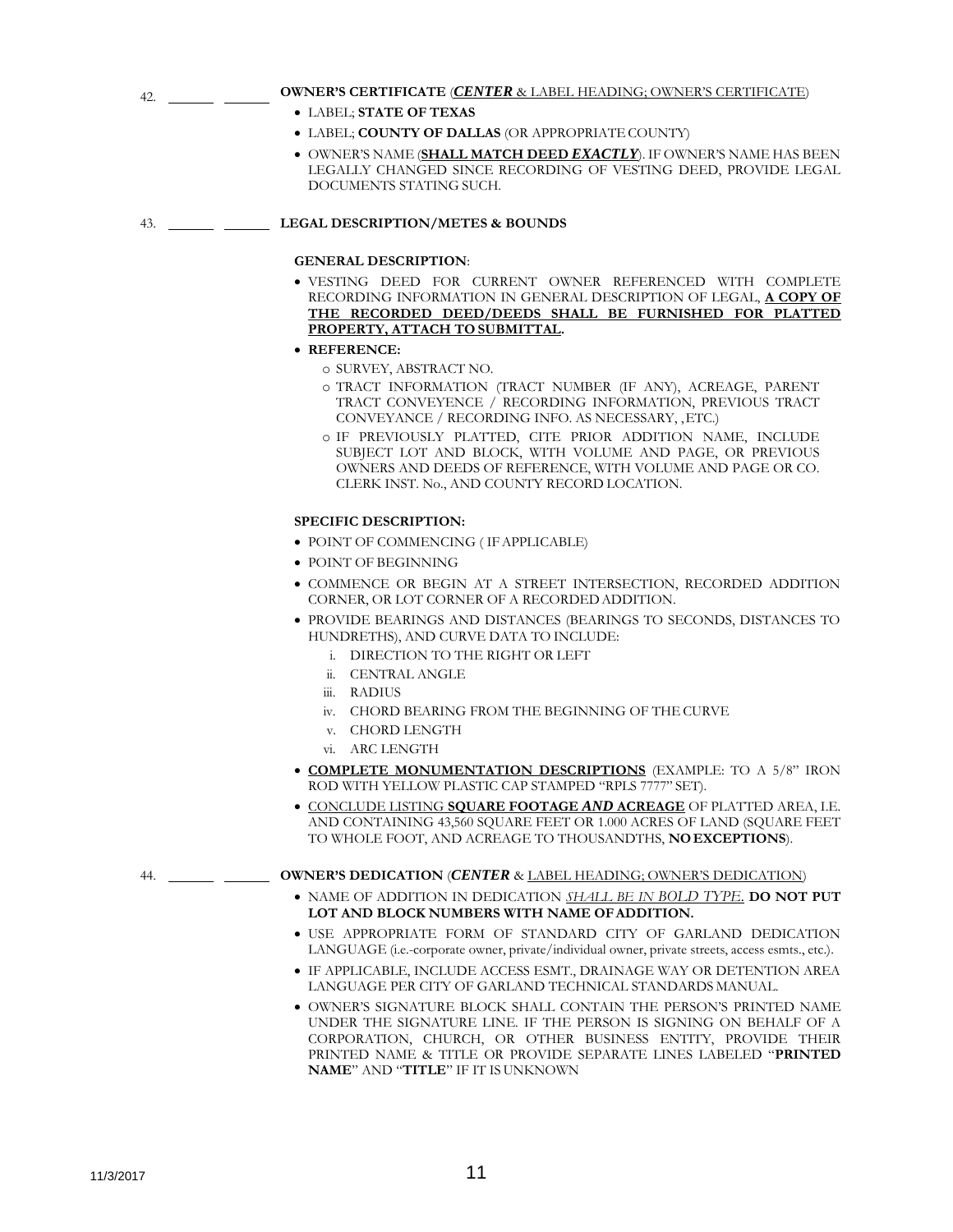**THE FOLLOWING STATEMENT WILL BE USED FOR THE SURVEYOR'S STATEMENT ON THE RECORDED FINAL PLAT:**

#### (**SAMPLE STATEMENT**)

45.

#### SURVEYOR'S STATEMENT (*center heading*):

I,  $\overline{I}$  , a Registered Professional Land Surveyor, licensed by the State of Texas, affirm that this plat was prepared under my direct supervision, from recorded documentation, evidence collected on the ground during field operations and other reliable documentation; and that this plat substantially complies with the Rules and Regulations of the Texas Board of Professional Land Surveying, Texas Local Government Code, Chapter 212, and the City of Garland Development Code. I further affirm that monumentation shown hereon was either found or placed as described hereon and is in substantial compliance with the City of Garland Development Code; and that the digital drawing file accompanying this plat is a precise representation of this Signed Final Plat. Dated this the  $\frac{day \text{ of } }{y}$ , 20 (Signature) (Surveyor's Typed Name) Texas Registered Professional Land Surveyor No. 46. **PLAN COMMISSION SIGNATURE BLOCK** (FOR CHAIRMAN & PLANNING DIR.) **INCLUDING 180 DAY FILING STATEMENT** (ALLOWABLE TIME FOR FILING) or DIRECTOR OF PLANNING/CITY SURVEYOR BLOCK FOR ADMINISTRAVELY APPROVED PLATS 47. **NOTARY STATEMENTS FOR ALL SIGNING PARTIES** OWNER/OWNERS, OWNER'S AGENT LAND SURVEYOR 48. **PROVIDE 2"x4" DOTTED OR DASHED BOX LABELED WITH GREYSCALE OR DOT FONT STATING "***SPACE RESERVED FOR COUNTY RECORDING LABEL***"** 49. **IELOODWAY/FLOODPLAIN REQUIREMENTS, ETC.** (FOR PLATS IN FLOODPLAIN, JURISDICTIONAL WATERS OF THE U.S.,ETC.) FOR PLATS WITH MINIMUM FINISH FLOOR ELEVATIONS, THE FOLLOWING ITEMS SHALL BE CITED IN THE GENERAL NOTES SECTION ON THE FACE OF THE PLAT: o **THE FLOOD STUDY, FIRM PANEL/FIS, OR OTHER SOURCE USED TO DETERMINE THE MINIMUM FINISH FLOOR ELEVATION(S) TO INCLUDE BUT NOT LIMITED TO:**

- **THE PRIMARY BENCHMARK(S) USED FOR THE FLOOD STUDY (if flood study is used),**
- **THE PRIMARY & SECONDARY BENCHMARK(S) USED ON THE APPROVED CIVIL ENGINEERING CONSTRUCTION PLANS (if flood study is not used or is unavailable)**
- OTHER PERTINENT ITEMS IDENTIFIED (i.e. Engineering Firm/Engineer, Panel Number/FIS Volume, Date of Document/Study, etc.) AND OTHER INFORMATION AS DIRECTED BY THE ENGINEERING DEPT.
- FLOODWAY/FLOODPLAIN MAY REQUIRE DEDICATION AS AN EASEMENT ORIN FEE AT THE DISCRETION OF THE DIRECTOR OF ENGINEERING
- IF REQUIRED, MONUMENTATION SET ON LINE, TO BE SHOWN ON THE PLAT DRAWING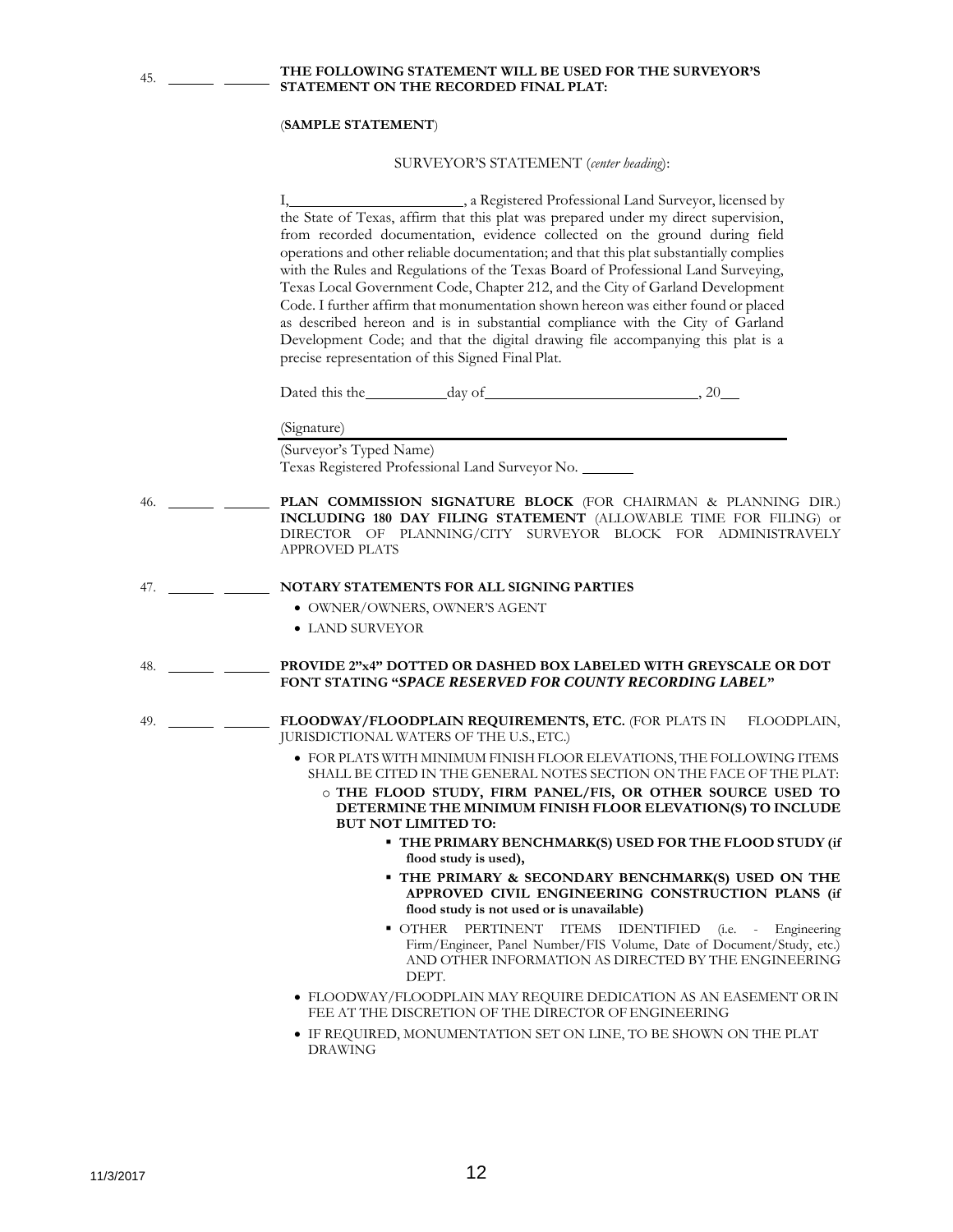| 49. |     | <b>FRANCHISE UTILITY NOTIFICATION LETTERS</b> SHALL BE PROVIDED TO EACH     |
|-----|-----|-----------------------------------------------------------------------------|
|     |     | FRANCHISE UTILITY BEFORE PLAT WILL BE ALLOWED TO PROCEED TO PLAN            |
|     |     | COMMISSION. COPIES OF THE LETTERS SENT SHALL ACCOMPANY THE PLAT             |
|     |     | APPLICATION. FRANCHISE UTILITY CONTACT INFO. AND SAMPLE LETTER IS           |
|     |     | AVAILABLE FROM THE PLANNING DEPT. (IT IS THE APPLICANT'S RESPONSIBILITY TO  |
|     |     | OBTAIN CURRENT CONTACT INFO. FOR FRANCHISE UTILITIES IF PROVIDED LIST IS    |
|     |     | NOT CURRENT)                                                                |
|     |     |                                                                             |
| 50. |     | APPROVAL LETTERS, MISC. (if applicable) ANY LETTERS OF AGREEMENT FROM       |
|     |     | OTHER ENTITIES SUCH AS, BUT NOT LIMITED TO, CITY OF GARLAND PARKS DEPT.,    |
|     |     | TMPA, NTMWD, ETC. SHALL BE PROVIDED BEFORE PLAT WILL BE ALLOWED TO          |
|     |     | PROCEED TO PLAN COMMISSION OR BE ADMINISTRATIVELY APPROVED                  |
|     |     |                                                                             |
|     |     |                                                                             |
|     | 51. | <b>CITY SURVEYOR'S MARK-UP INCLUDE AND RETURN CITY SURVEYOR'S CURRENT</b>   |
|     |     | MARK-UP OF THE CURRENT PLAT SUBMITTAL WITH THE NEXT SUBMITTAL. SHOW         |
|     |     | THAT COMMENTS HAVE BEEN ADDRESSED BY HIGHLIGHTING EACH COMMENT.             |
|     |     |                                                                             |
| 51. |     | <b>FOLDED PLATS ALL PLATS SHALL BE FOLDED ACCORDING TO THE INSTRUCTIONS</b> |
|     |     | ATTACHED HERETO (TITLE BLOCK OUT), OR BE 8-1/2"x 12" OR SMALLER, NO         |
|     |     | <b>EXCEPTIONS.</b>                                                          |
|     |     |                                                                             |

**I understand and agree that the City Surveyor's office will require that the plat be resubmitted for review if it is determined that this checklist contained incomplete or incorrect information. By review of this plat, the City Surveyor's office and Engineering Department do not assume any liability for this plat nor does this review release the surveyor of record from his/her responsibilities as a surveyor set forth by the Texas Board of Professional Land Surveying. The plat must meet all standards set forth in the Garland DevelopmentCode.**

**Signature: Date: Printed Name:** 

**ADDITIONAL COMMENTS:** *SEE RED-LINE MARK-UP FOR FURTHER INFO.*

(FINAL 10/16/2017)

# FINISHED FOLDED SIZE SHALL BE APPROXIMATELY 7.5" X 12" AND FOLDED SO *OUTSIDE PORTION IS THE TITLE BLOCK*